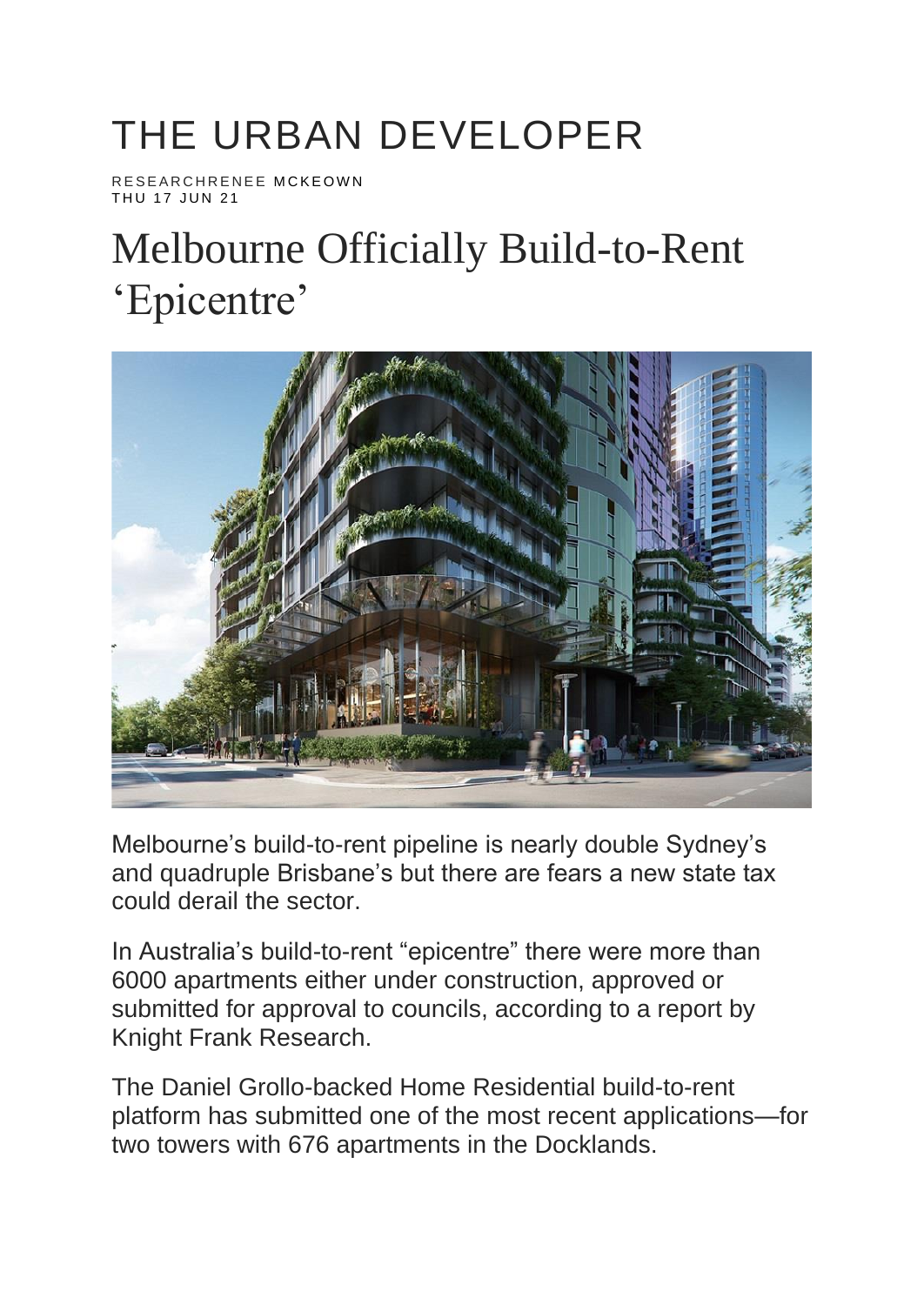The number of apartments in Melbourne's pipeline is way ahead of Sydney's 3300 and Brisbane's 1600.

Last year 11.1 per cent of development sites in Melbourne were purchased for high-density, build-to-rent projects while in Sydney it was just 0.7 per cent.

Both of these build-to-rent markets were benefiting from a 50 per cent land tax discount, which was announced last year and expected to be in force until 2040.

As these projects are a long-term investment of more than 15 years, developers, including US real estate giant Greystar, want the 2040 deadline for the tax discount to be extended.

However, a new premium land transfer tax, to be levied on properties worth more than \$2 million to be introduced from July 1, is creating concern among developers and property industry lobby groups.

The windfall gains tax, which was also announced in the Victorian budget, has become another consideration for developers, adding a 50 per cent tax for rezoned land.

Knight Frank director of investment sales in Victoria James Thorpe said developers were currently deciding what to do with existing assets.

"Properties holding permits for higher density development are being considered for repositioning into the build-to-rent space," James said.

"Although Melbourne currently holds the highest number of build-to-rent schemes in the pipeline, recent tax announcements by the state government could derail the momentum for this emerging asset class."

Property Council of Australia Victoria executive director Danni Hunter said the taxes announced in the state budget would impact future developments.